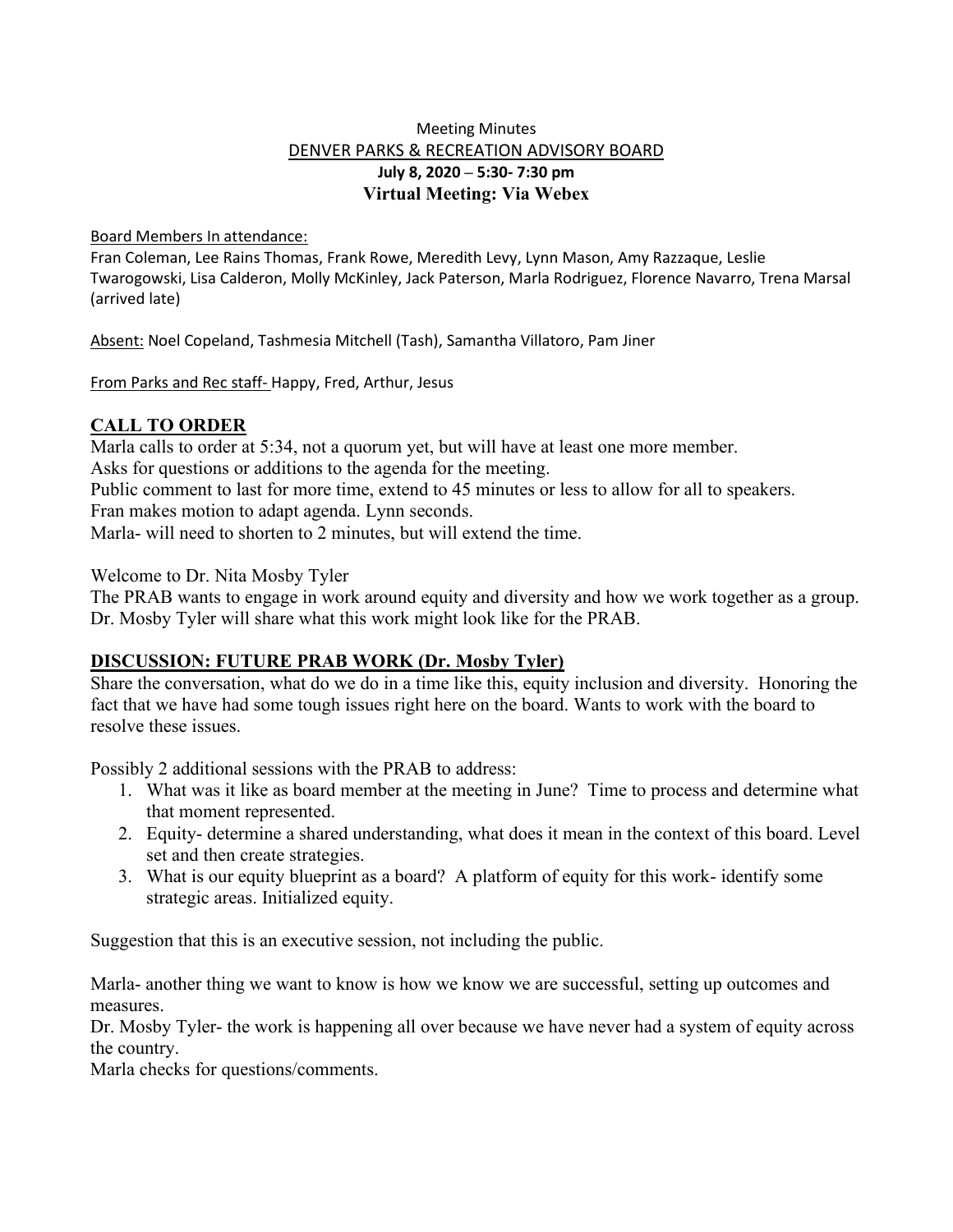Leslie- looking forward to this. Acknowledges Lisa for this recommendation.

# **CONSENT AGENDA ITEMS**

Approve June 2020 Minutes Fran makes motion to approve as written, Leslie seconds. Unanimously approved with 2 abstentions (Amy, Jack)

Introduction of new PRAB member- Amy Razzaque- (Reina) Represents District 7. Works in Jeffco schools as an equity specialist. Overland neighborhood park association co-chair. Wants to contribute to PRAB and be a liaison for the people in district 7.

## **PUBLIC COMMENTS**

General Public Comment How do we capture written comments/ emails to board?

1. Courtney DeWinter

Outcry- 2020 killing of geese, loaded on crates, violently killed and butchered. Not humane, as a citizen and taxpayer, an insult to the democratic process, City of Denver is federal designated city for bird sanctuary. Asking the board to answer the question: Why is Denver orchestrating the killing of geese in parks and signed a treaty to protect wild birds, mis-use of funds?

- 2. Ellen Kessler- Colorado Geese Protection Colorado (CGPC) Budget focus- \$250 million shortfall, due to many factors, including Covid, lawsuits. How is that a good use to money? People have lost it and are highly emotional. Geese culling needs to stop.
- 3. Elizabeth Holland, CGPC-

Vet tech, and Denver resident, Denver is addressing inequities. Including the systems to control wildlife. Deeming geese as nuisances, brings great harm. Actions and electing to feed the geese will further injustices. Racism, sexism, animalism. Could we provide better resources for underserved people?

4. Carole Woodall- CGPC

PRAB bylaws- action verbs from mission statement. Bring the voice and concerns and opinions to the department. Our right as taxpayers, constituents we only have 2-3 minutes. 50 plus strong at the meeting tonight. Collective and individual lessons. Has had to fight for invisible presence at Sustainability and Resiliency committee meeting. Consider transparency- charge- Demonstrate the transparent process- go to metro-caring and get it tested. Demand to know the contract.

- 5. Erin Sturga- Founding member- CGPC Photographer, daily, family of geese she followed cannot see or attend the park. The family was violently taken. Parks should be a safe space for all beings, not a killing zone.
- 6. Merrimon Crawford-

Urban wildlife photographer and artist. Geese are lifeline of physical, spiritual and mental health. Motivate to go beyond the physical, now takes insulin. Each goose has a story, intelligent, curious, personality, now they are dead. The parks are for the entire community, our urban wildlife is what makes Denver special. Think outside of the box and hire. Wants to work outside these meetings to come up with solutions.

7. Ruth Crampton-

Moved to Colorado because it is unique city. Let's show that we still love our nature even through we are growing. We can be a model.

8. Kenyon Moon- Resident in Aurora, but works in nature centers.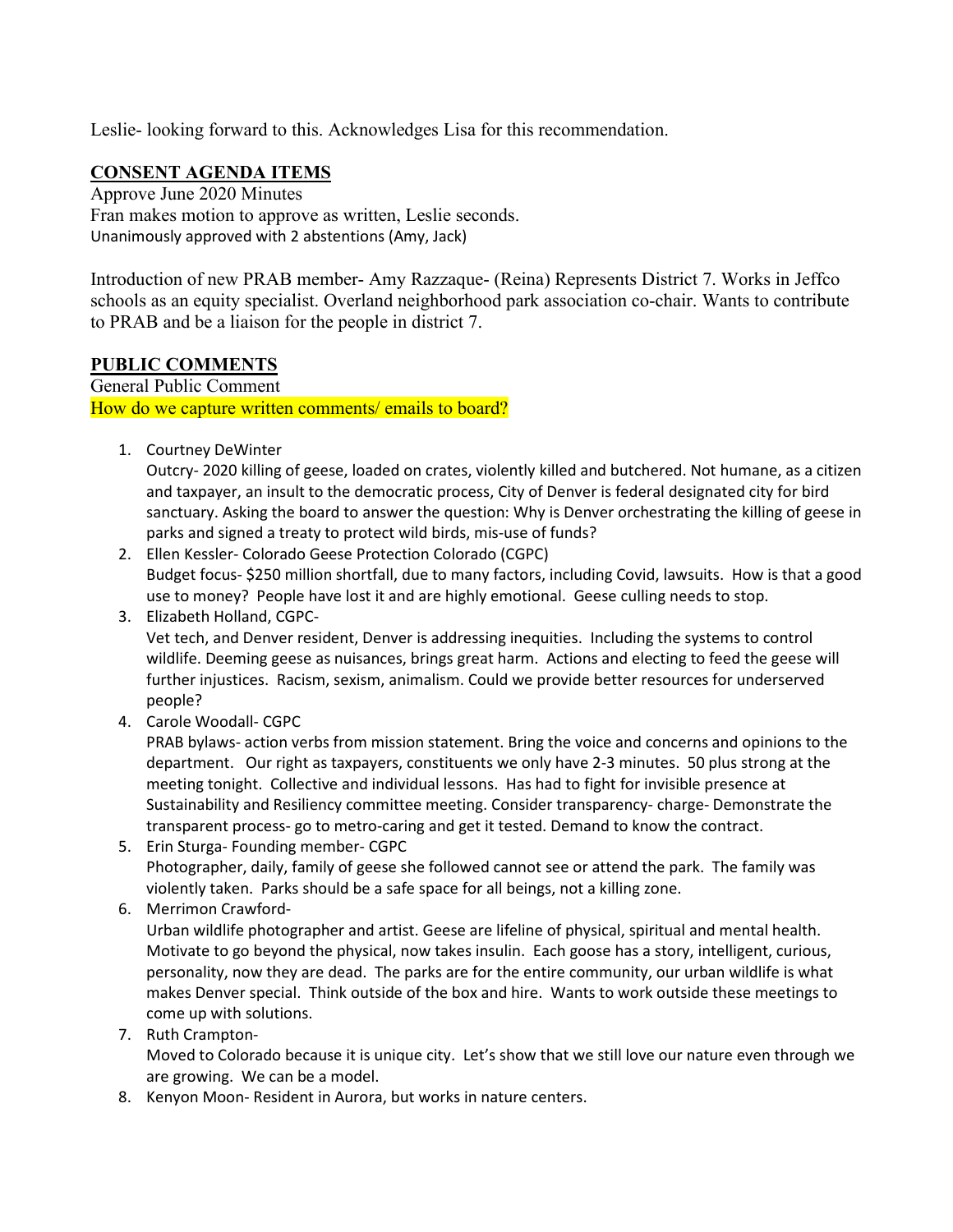People from Denver are disturbed by this. 2 simple questions- catch a lot of geese with injuries (fishhook, line) Are the geese inspected to make sure they do not have fish hooks. Does the city keep data on the geese? At Sloan's lake, they have moved to that area. Walk around the lake, you can see where the landscape is modified, does the city have data to gather data after altering landscapes?

9. Eric Rooney

Thanks the board for giving Dr. Taylor an opportunity to speak. If equity means anything, our future relies on our example of city and county leaders not in line. Asked Scott Gilmore why department won't demand all non-lethal options are exhausted. (Kendra from USDA- killed from human hands). Wants department to lead with truth, honesty, clarify and the willingness to be better.

10. Justin Aragon- District 2

Thank you to PRAB for hosting event, keeping this a virtual meeting for accessibility. Habitat modification, egg oiling, why have we not made changes? Money for culling should be used for humane and non-lethal methods.

11. Pfeifer Bee

Thanks to Lisa for working on outreach. Scott, Vicki, Hancock, in 2019 you were willing to risk lives. Used unsheltered population to feed animals to. Geese were killed with human hands. Senseless manmade, the toxicity of the meat. Should not be a topic anymore. Focus on the slain persons of color, not worry about wildlife.

12. Robert Hurst

Strong opposition to the culling plan. Gilmore has not made the case.

13. Helene Orr

Express support for equity and solidarity, opposition to the geese culling. Health concerns have been cited, but not clear. Pesticides? Wastewater? Learn more about the goose meat.

14. Kelly Leviker

Look forward to equity work, seems that what we are discussing public spaces as spaces of democracy. In a democracy, the public space belongs to the people and the people should be involved in the process. The culling only meets the desires of some and is morally wrong for many. In fact, Scott Gilmore hung up the phone yesterday.

15. Mary Francis Nevans

Thank you for Dr. Tyler's comments to the board. No personal attacks. Resident of dist 9, speak on own behalf. With important events Denver's use of Public engagement and communication policy. Concerned that the comments are falling on deaf ears.

16. Jeffrey Hersch

Thank you for listening, but nothing more. This is more like a venting board and it seems like that is going to continue. Rescued a goose with fishing line. Saw intelligence and sensitivity. Encourages us to see what is actually happening. Would like for action to be taken. This seems to be an exercise in futility.

17. Zac Ryder

Parks are slaughterhouses, roundup was used, geese were eaten. Challenge to eat the geese, riddled with chemicals and fertilizers. Lazy biology. Board is letting the department do what they want and not making any changes.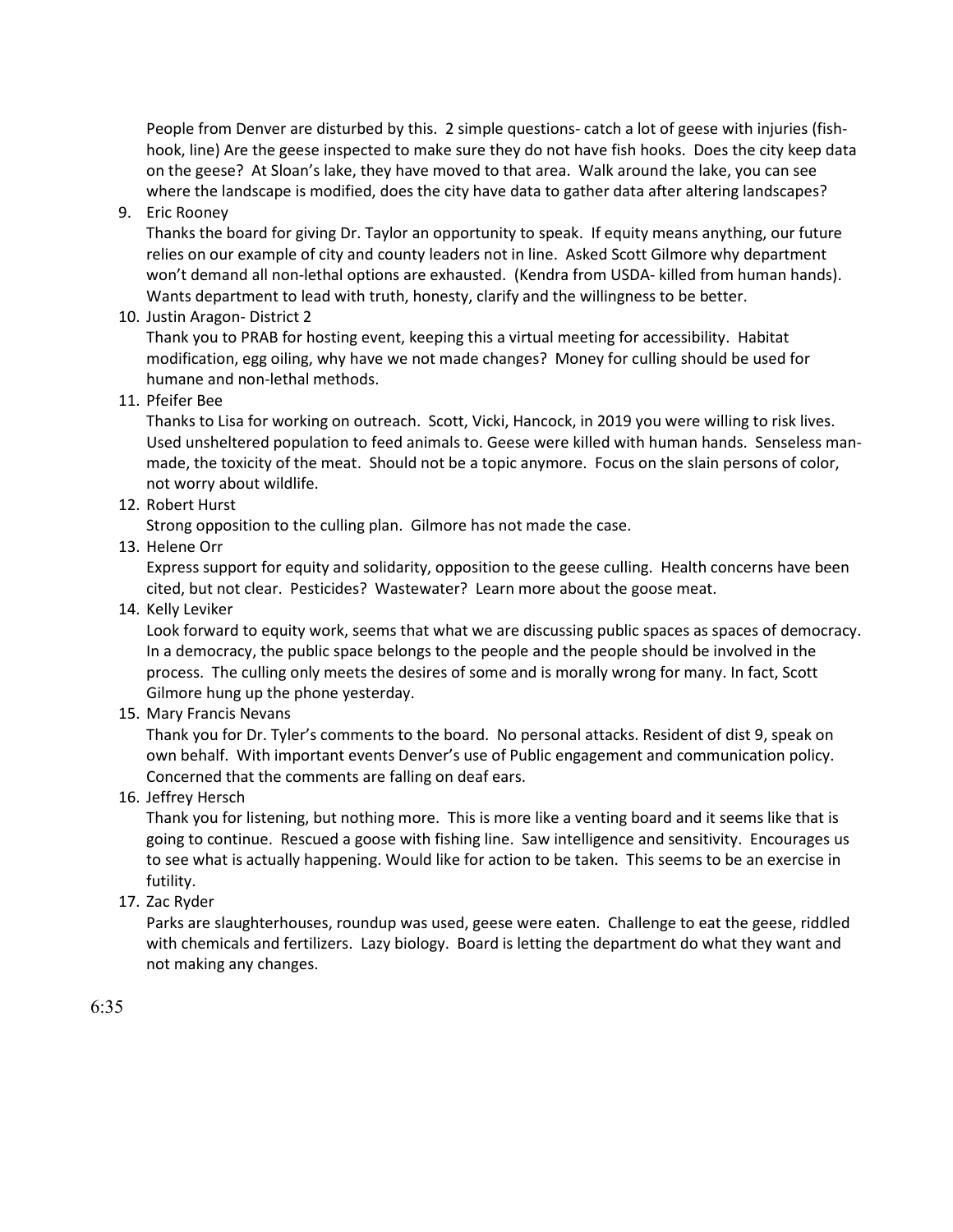Board comments:

Lisa- Thanks the people, reflects on comments that were made. People care about Denver parks and animals, equity. Does not want people to be discouraged from participating. Through renewed leadership, hopeful that board will be more effective.

Lynne- Thank you for coming and commenting, we do care and are trying to figure this complex issue out.

Fran- All the comments and feelings matter. This is important and complex. This topic seems to be a bigger issue for the PRAB. Very complex issue.

Molly- Looking forward to how our board operations evolve. We need to be able to address the process in which we engage with the public. Look forward to having space in meetings to address this. Marla- Thank you, a lot to think about.

Lisa- Would like to know our action, public engagement, dialogue and discussion. My recommendation is standardized across all committees. Advisory boards are the closest thing we have to get real public input.

# **PRAB WORK**

PRAB Statement on Racial Equity and Solidarity

• Survey Results

Initial PRAB Process Discussion

Lee begins discussion of creating a statement. Reviews examples from other cities and survey results.

PRAB discussed what might need to be done in order to create a statement like this. Several members expressed the need to do the work around equity in order to fully realize any statement that might be made. Wonder if Dr. Mosby Tyler could help us with this? Reminder that the creation of a PRAB statement would be board business and need to be at a regular meeting. Suggestion to create an ad-hoc group to come up with some possible statements before next meeting. Suggestion to utilize Game Plan as a resource for creating this statement and identifying equity goals for the PRAB. Question about intent of statement- philosophical, action oriented?

Questions came up about how the department uses resources to promote equity. What is ranger training like? What is the relationship with DPD?

Creating an ad-hoc group to come up with draft statement of solidarity to present at August PRAB meeting. Hope to utilize Dr. Mosby Tyler if available. Use Game Plan, PRAB mission as resources. Work to align mission with actions, consider how we change to become more impactful. Recognize the moment and how PRAB has an opportunity to align work and lead for equity in this time. Ad- hoc committee to create statement: Lisa- chair, Fran, Amy, Trena, Molly, Meredith, Lee

Will be scheduling emergency meetings to do equity work with Dr. Mosby Tyler. Weekday evenings are best, will work to schedule that. Hope that you can do your best to make both the sessions. Thanks to the department for supporting this work.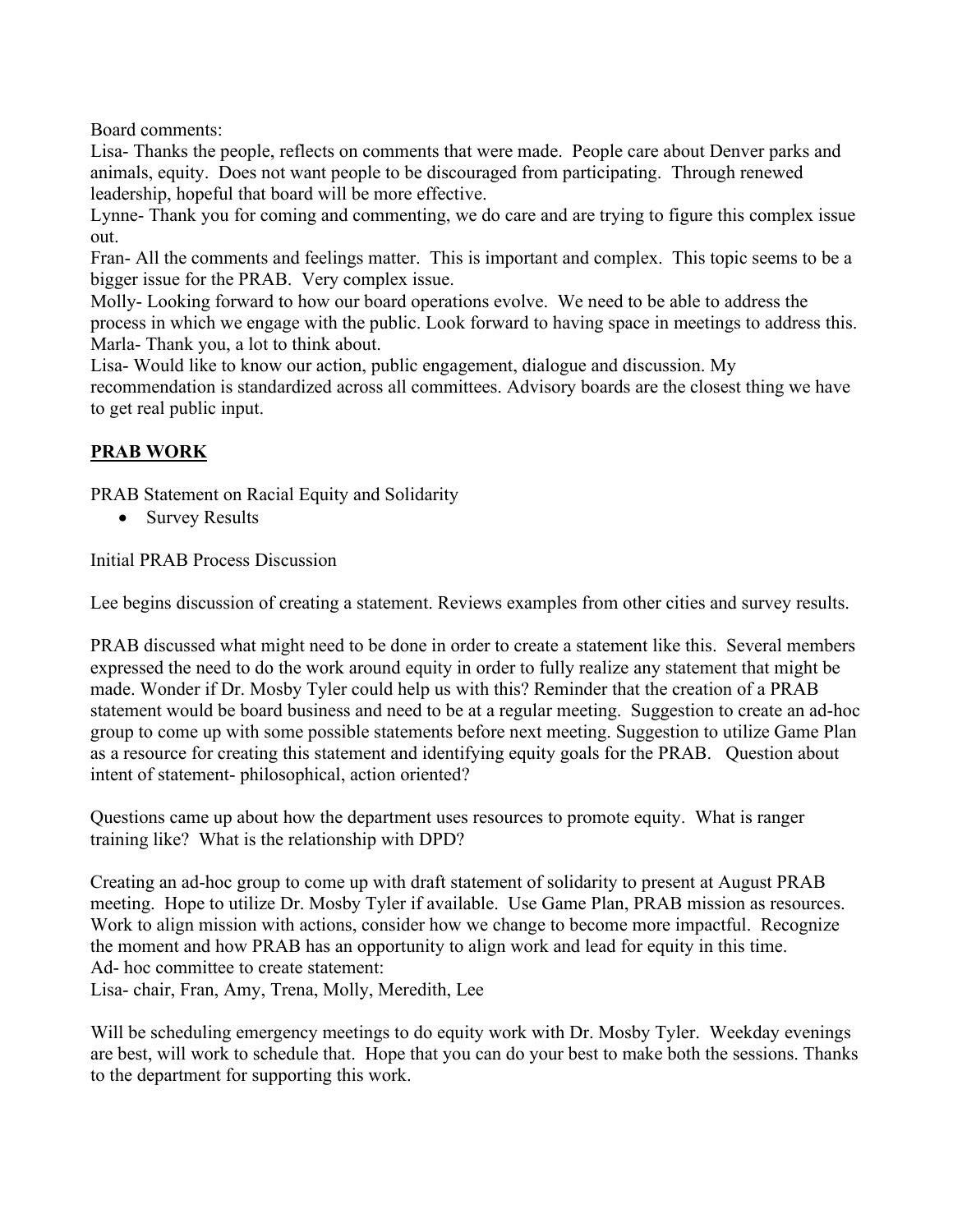It would be helpful for our work moving forward for us to get a report on the relationship between DPR and DPD, the role of rangers in the park and the interactions they have with folks in our parks.

## **OTHER ITEMS**

### **Board Announcements**

Leslie- parks naming is coming- first on deck District 1- Columbus park, DPR has removed sign and C. Sandoval willing to sign petition- rename as La Raza park. The issue is, right now, our policy requires written signatures on a petition. Need to revisit our policy on naming and re-naming. State and local issues. Talk about adjusting our parks naming policy to include obtaining signatures in other ways.

Molly- District 10 collecting signatures for dog park. Wonders about collecting signatures in general.

Florence- is this a place where we can research with city attorneys- beginning research

Happy- might be ways within current policy to accept petitions without physical petitions. If the petition is electronic, people can sign and or mail signatures. Thinking about changing policy and considering access, digital access. Take time to review, but think about what other avenues could be used.

Lisa- action items: Committee for re-naming parks For example- honoring the life of Isabella Thallas by naming a park for her. Currently no name park. Wants PRAB to review the process, broader issue of naming parks It is easier to get a park named after you if you donate land, than if you were tragically killed.

Lisa- Scott has done a nice job assisting the family in their grief. Geese issue- the community is asking what are we going to do as a board?

Fran- alarming if people can still buy park land to name it.

Lee- Shares that the geese issue is for the whole PRAB. The issue is much larger than a subcommittee. The amount of people speaking up against the culling of geese is deserves to be addressed at PRAB meetings. Should be on agenda next month for a discussion at PRAB.

Meredith- Clarify general renaming parks and rec centers- what/ who is the committee?